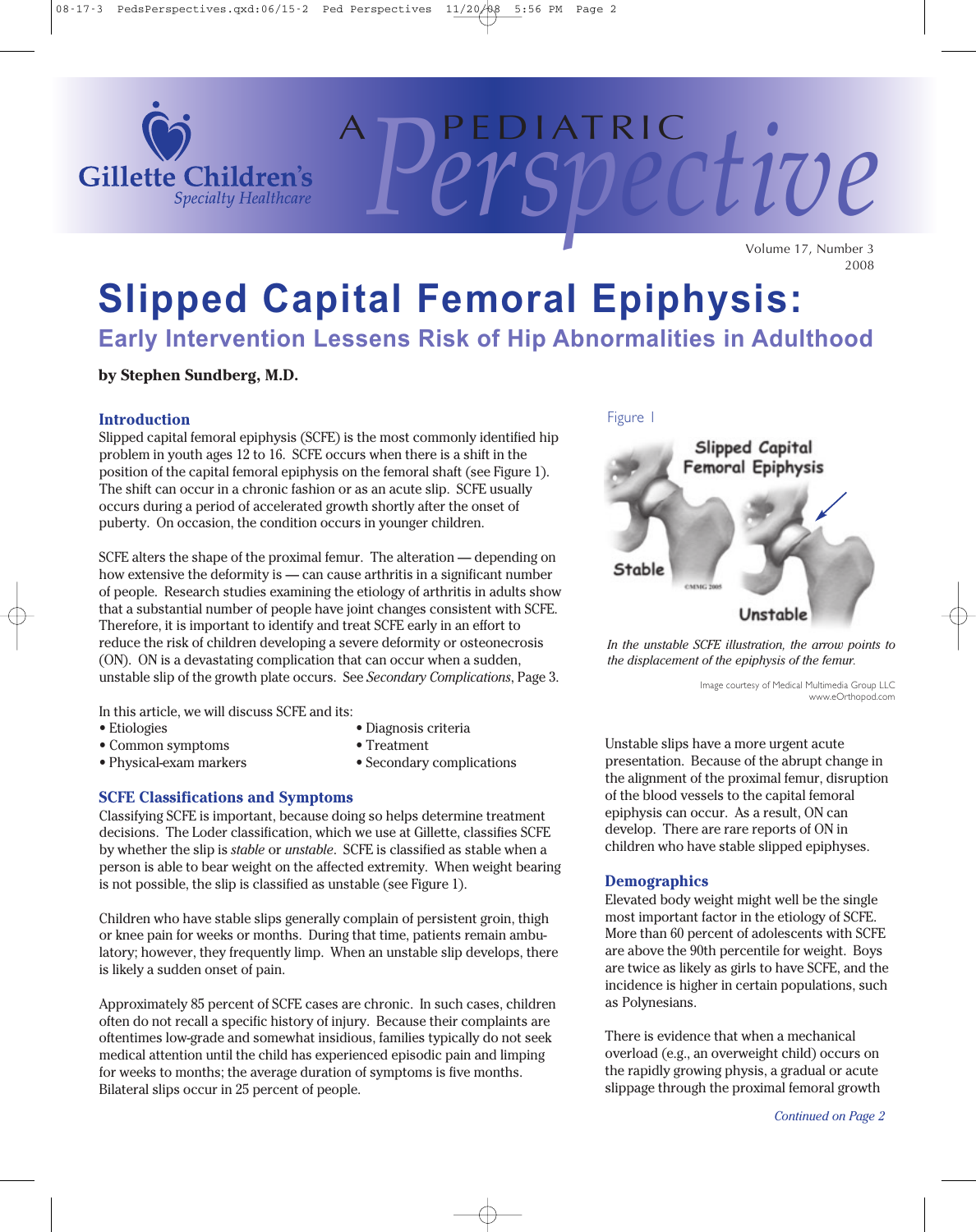plate takes place. Such a shift could occur over days, weeks or months, or it might suddenly displace, resulting in an acute unstable slip.

During a child's accelerated growth phase, the growth plate is wider and somewhat weaker than at other times during childhood. During this phase, the orientation of the proximal femoral growth plate also changes, becoming increasingly oblique and assuming a more vertical relationship to the proximal femur. As a result, forces that traditionally compress the growth plate develop increased shear forces across the plate. Such shearing makes the growth plate less able to resist shear stresses, and the plate becomes vulnerable to failure. If SCFE occurs in children under age 12, or in children who are slim, one might consider the presence of an endocrinopathy, such as hypothyroidism or renal disease.

#### **Diagnosis**

If adolescents ages 12 to 16 complain of groin, thigh or knee pain particularly if they are overweight — evaluate for SCFE, especially if the symptoms have been present for weeks to months.

Typically, a physical examination will suggest the presence of SCFE, even before one obtains X-rays. Adolescents with SCFE often walk with an externally rotated foot on the involved side and demonstrate a Trendelenburg gait (an abnormal gait caused by weakness of the abductor muscles of the lower limb, gluteus medius and gluteus minimus). On the exam table, passive flexion of the hip results in the hip falling into a position of external rotation. In a prone position, an adolescent with SCFE has markedly limited internal hip rotation, which often results in groin or thigh pain.

#### **Radiographs**

The earliest radiographic abnormality is widening of the growth plate on the affected side, which occurs before a slippage of the growth plate (see Figure 2). As the slip begins to develop, the height of the epiphysis on the anteroposterior (AP) X-ray begins to diminish, a situation some observers describe as the "setting sun" sign.

X-rays will typically confirm a slipped epiphysis. In stable SCFE cases, obtain an AP X-ray of the pelvis and a frog lateral view and/or lateral image of each proximal femur. With a potentially unstable slipped epiphysis, obtain an AP X-ray of the pelvis. If you suspect an unstable slip, do not move the affected limb. Such movement could further damage the relationship between the proximal femur and epiphysis, leading to further disruption of the blood supply.

Lateral X-rays show a posterior translation of the capital femoral epiphysis relative to the femoral neck and shaft. One might note a loss of the normal concavity along the anterior aspect of the femoral neck, which results in the development of a bump or prominence. In a long-standing deformity, the body attempts to stabilize the slipped growth plate with remodeling of the posterior aspect of the femoral neck. A small portion of the capital femoral epiphysis should extend above the Klein's line on the AP X-ray. Klein's line is a radiographic line that providers draw with an X-ray pencil along the superior aspect of the femoral neck. If the epiphysis rests below the Klein's line (as illustrated in Figure 2), SCFE is likely present.

Figure 2



*A) X-ray demonstrates an abnormal femoral epiphysis; Klein's line is abnormal.*



*B) X-ray shows a normal femoral epiphysis with a normal Klein's line.*

In some cases, an MRI scan or a SPECT bone scan might allow one to identify physeal irregularity consistent with an SCFE.

#### **Treatment**

The goal of SCFE treatment is to prevent further slippage. Immediate treatment is necessary to prevent a chronic but stable slipped epiphysis from suddenly becoming unstable, resulting in the development of ON.

When adolescents are diagnosed, they should see an orthopaedic surgeon immediately. Upon diagnosis — as a precaution to prevent falling children typically are placed on crutches or given a wheelchair. A fall could result in a stable slip becoming unstable and causing severe longterm consequences.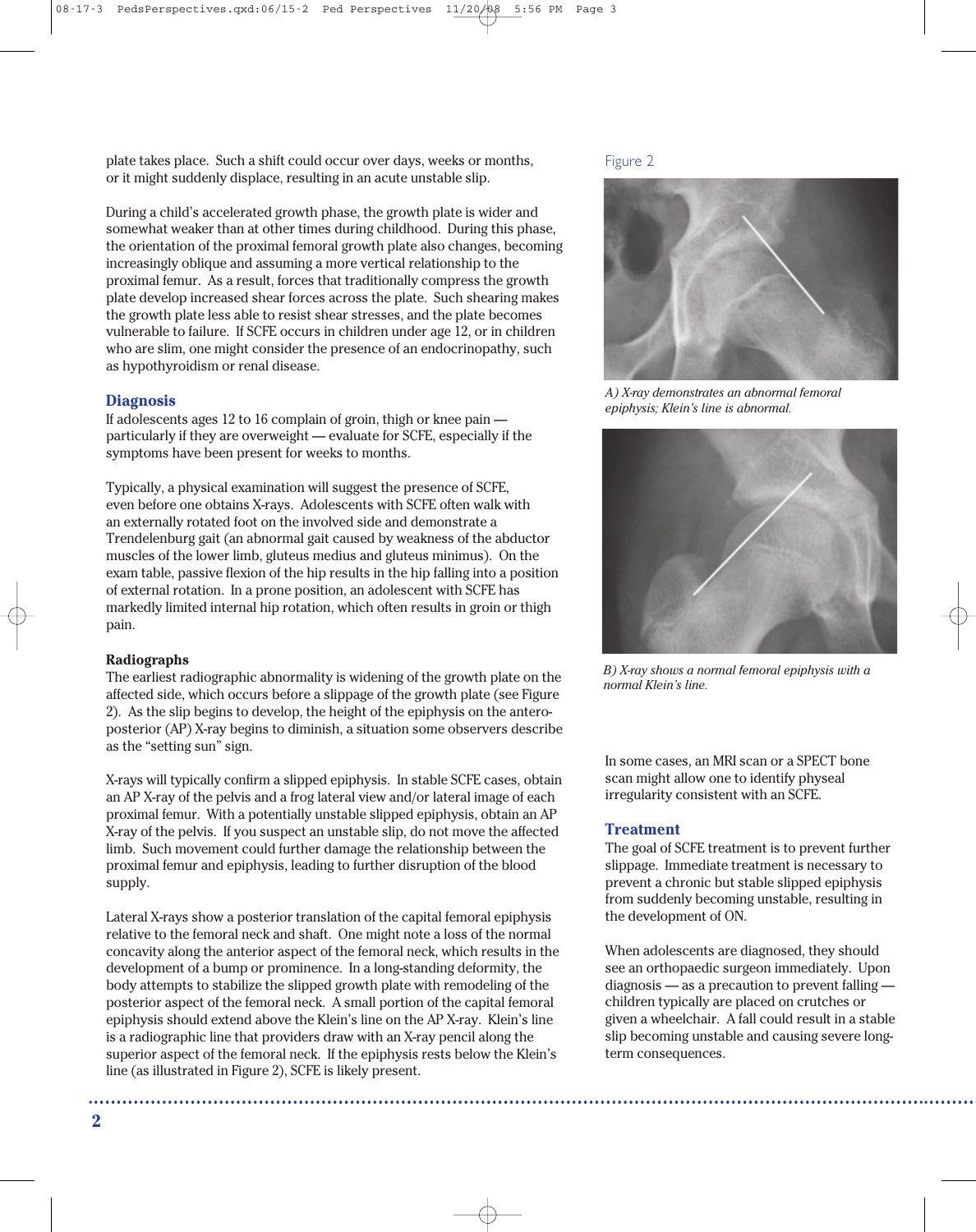Surgery for SCFE typically occurs shortly after diagnosis. When an adolescent has a stable slip, the surgeon places a screw (see Figure 3) across the proximal femoral growth plate to stabilize it. The screw stabilizes the epiphysis and reduces the chance that a further slip could occur. If an unstable slip occurs, the surgeon might aspirate the joint or open the hip capsule to reduce the tamponade effect of hematoma that is present in the joint. Hematoma within the joint might increase the risk of developing ON. There is debate regarding treating the contralateral hip.

Figure 3



In the presence of an endocrinopathy, renal disease or SCFE in a child under age 12, the surgeon

*This stable SCFE has been treated with singlescrew fixation to prevent additional slippage.*

might recommend pinning of an asymptomatic opposite hip. In an older child with isolated SCFE, pinning of the involved hip is typically undertaken with observation of the other hip. The majority of children must limit their activities for six to 12 weeks, until early physeal stabilization occurs. Removal of the screws is rarely required.

#### **Secondary Complications**

The most severe and most feared complication of an unstable SCFE is the development of ON. If the blood supply to the proximal femur is lost, treatment options are extremely limited. The proximal femoral epiphysis typically collapses because of the development of early arthritis. Potentially promising treatment options include the use of bisphosphonates or procedures, such as free vascularized fibular grafting, in an attempt to re-establish blood supply.

Chondrolysis is a rare complication in which the joint space rapidly narrows after pinning of a slipped epiphysis. In the past, multiple pins were used to stabilize the slipped epiphysis, and some believe that penetration of the femoral head pin resulted in chondrolysis. With current techniques of single screw placement, chondrolysis occurs rarely.

#### **Summary**

SCFE is not uncommon. It occurs during the phase of rapid adolescent growth, particularly in individuals who are overweight. Prompt identification and treatment are important factors in reducing the likelihood of a progressive deformity developing. A progressive deformity can predispose an adolescent to an increased risk of arthritis as an adult. Early intervention is critical to reduce the risk that an acute slip will develop and ON will occur.

## **Did You Know?**

In northern regions, such as Minnesota, there is a statistically significant increased risk of people presenting with slipped capital femoral epiphysis during the late summer and early fall. Why? One theory is that lack of sun exposure during the previous winter leads to diminished vitamin D absorption. That, in conjunction with rapid growth, leads to an increased weakness within the physis. Children then develop slippage of the growth plate during the summer months and present to their pediatrician, family practitioner or orthopaedist in the late summer or early fall — often with a threeto five-month history of hip pain.

## PROFILE Author's



#### **Stephen Sundberg,**

**M.D.**, specializes in pediatric orthopaedics at Gillette Children's Specialty Healthcare, where he is program medical director of the Center for Pediatric Orthopaedics.

Sundberg graduated from the University of Minnesota Medical School and completed an orthopaedic residency at Mayo Clinic in Rochester, Minn. He completed a pediatric orthopaedic fellowship at Adelaide Children's Hospital in Adelaide, Australia. Sundberg began working at Gillette in 1986 and is a member of Pediatric Orthopaedic Associates. He is certified by the American Board of Orthopaedics.

Sundberg's professional associations include the American Academy of Orthopaedic Surgeons, Pediatric Orthopaedic Society of North America, Minnesota Orthopaedic Society,Twin Cities Orthopaedic Society, and the Association for the Study and Application of the Methods of Ilizarov.